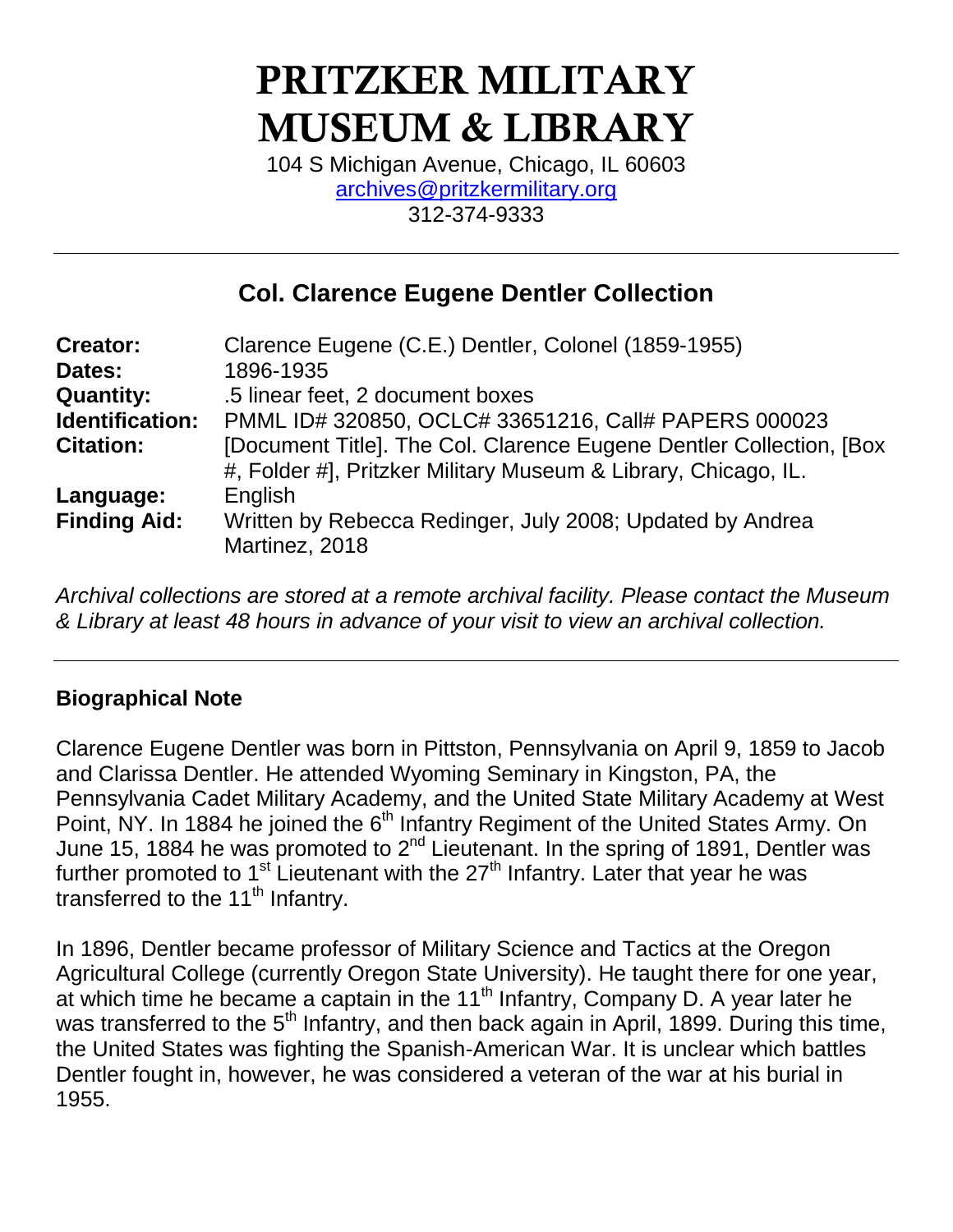Following service with the 11<sup>th</sup> Infantry in Holguin, Oriente, Cuba, and as a Customs Collector in Puerto Rico, Dentler was transferred to the 23<sup>rd</sup> Infantry and stationed at the Infantry and Calvary School at Fort Leavenworth, Kansas. In 1918 he served as Colonel at the Student Army Training Corps, Plattsburg Barracks in New York. Soon afterwards he was assigned as Senior Inspector-Instructor with the  $34<sup>th</sup>$  Infantry,  $16<sup>th</sup>$ Division.

By 1930 Dentler had left the military and was living in Portland, Oregon with his family working as a life insurance salesman. Dentler had married Delia Elizabeth Gellatry on September 12, 1894, while stationed near Portland, Oregon. The couple had three children, John, Jeanette and Robert.

Clarence Eugene Dentler died on April 2, 1955. He is buried next to his wife (d. 1951) at the Vancouver Barracks Post Cemetery in Vancouver, WA.

#### **Scope and Content of the Collection**

The collection contains military publications including a package from the War Department with General Order booklets and equipment requirement lists; an Office of Division Inspector-Instructor training manual; and S.A.T.C., Plattsburg Barracks drill schedules. There are also course catalogs and a photo montage from the Oregon Agricultural College. The remainder of the collection consists of photographs and booklets from various Infantry stations across the country. Separated from the collection are three books.

#### **Arrangement**

The collection arrived with no discernable arrangement and was rearranged in a more efficient working order by PMML staff. The collection is contained within two archival boxes.

# **Rights**

Copyrights held by the donor were transferred to the Pritzker Military Museum & Library. All other rights are held by the author or publisher. Users assume responsibility for following copyright laws as established by US Code Title 17.

# **Related Collections**

Maj. Gen. Harry Hill Bandholtz Papers (1891-1943) Dr. William B. Dunning Collection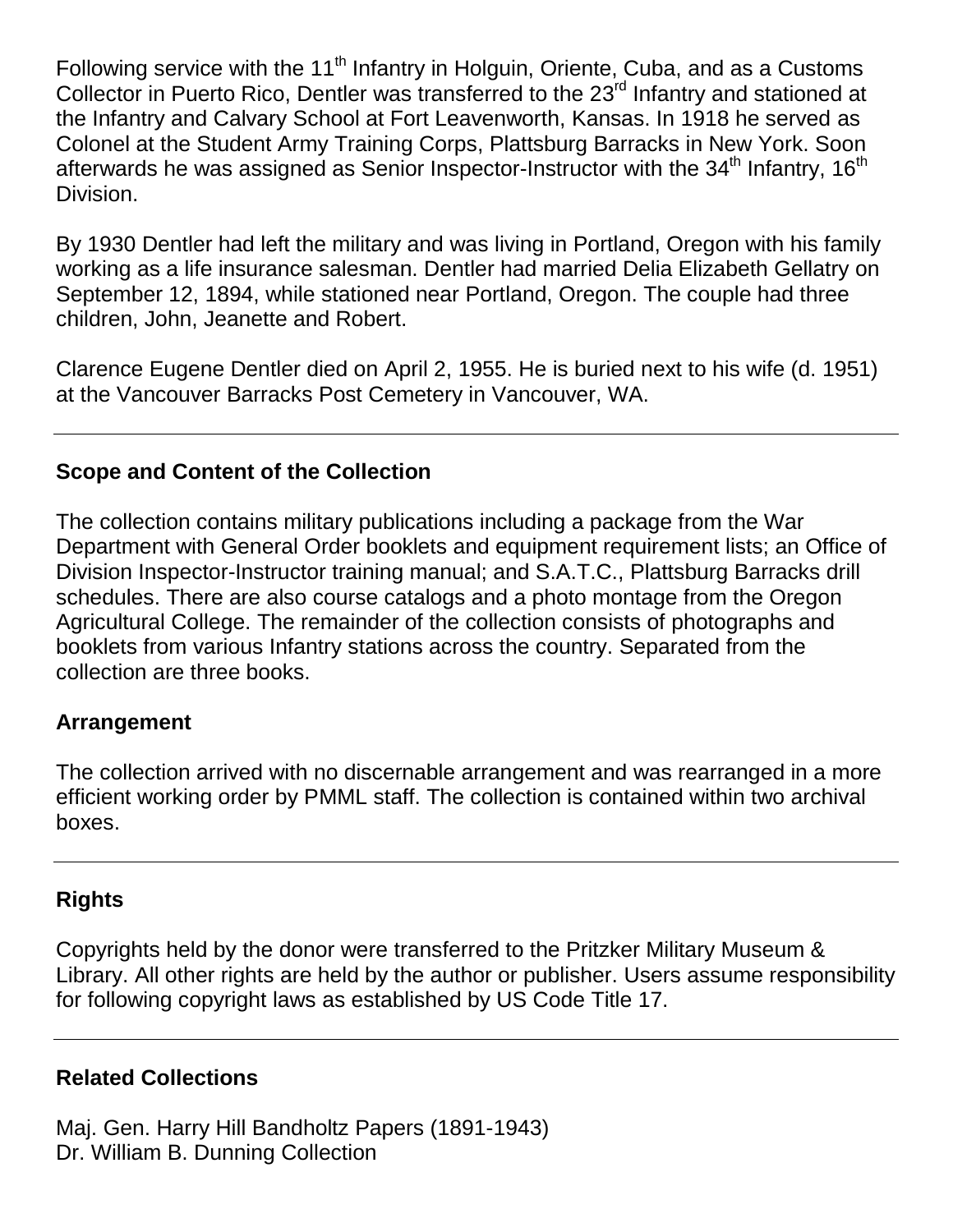#### **Separated Material**

*The Hayseed of the Oregon Agricultural College (1894)* LD4348 .A38 Buxton, Austin (ed.)

*Military Code of the State of Oregon (1909)* UA43 .O7 1909 Oregon National Guard Adjutant General's Office

*Rules and Regulations of the Oregon National Guard (1910)* UA385 .O74 1910 Oregon National Guard Adjutant General's Office

#### **Key Subjects**

This collection is indexed under the following headings in the Library's online catalog. Researchers interested in materials about related topics, persons, or places should search the catalog using these subject headings.

#### **Names**

Dentler, Clarence Eugene (C.E.). Oregon Agricultural College

#### **Subjects**

Spanish-American War-- 1898 United States-- Army-- History United States-- Army-- Infantry-- Drill and tactics

#### **Container List**

#### **Box One**

#### **Folder One Package from War Department**

Envelope addressed to Major C.E. Dentler, 23d Infantry, Portland, Oregon—October 30, 191? Note written on envelope:*\_\_\_\_\_\_ giving th-\_Equipment required by each company of Infantry U.S. Army and notes fro Inspector Generals:*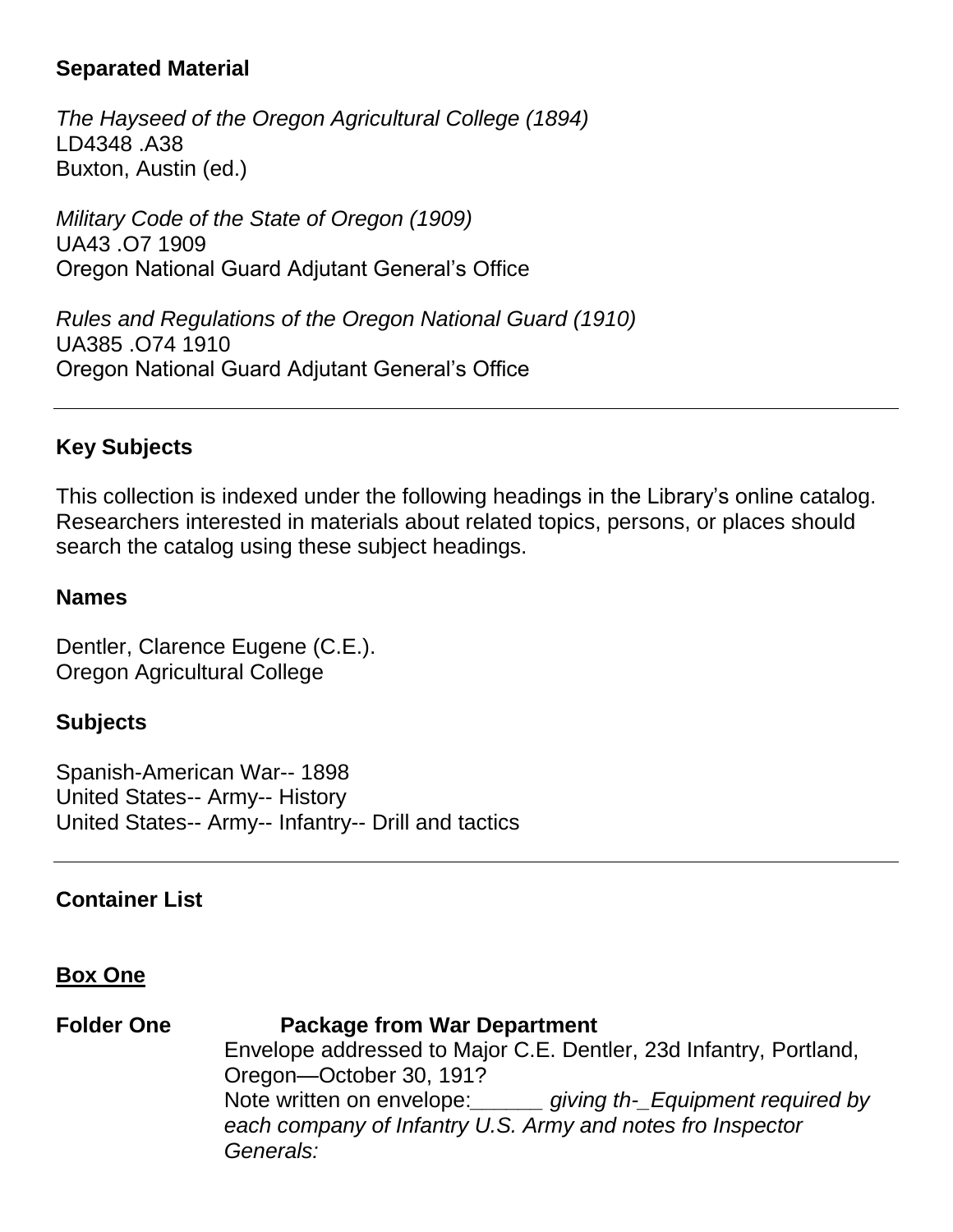|                     | G.O 95, W.D. "08"<br>G.O. 120, W.D. "10"<br>Circular No. 85 W.D. 1908-Method reimbursement for inspector for<br>militia where expenses exceed mileage                                                                                            |
|---------------------|--------------------------------------------------------------------------------------------------------------------------------------------------------------------------------------------------------------------------------------------------|
| <b>Folder Two</b>   | <b>Package from War Department</b><br>Pamphlet—Equipment required by Infantry, U.S. Army                                                                                                                                                         |
| <b>Folder Three</b> | <b>Package from War Department</b><br>"Department of Military Art: The Army School of the Line, 1909-10"-<br><b>Course in Tactics and Maps</b><br>"Military Map Reading"                                                                         |
| <b>Folder Four</b>  | <b>Package from War Department</b><br>"Text and Reference Books in Use at the Army Service Schools, Fort<br>Leavenworth, Kansas-1910-11"                                                                                                         |
| <b>Folder Five</b>  | <b>Package from War Department</b><br>"War Department General Order" 16, 1916<br>66, 1910<br>73, 1907<br>95, 1908<br>104, 1906<br>141, 1909<br>145, 1909 (2 copies)<br>172, 1908<br>221, 1907<br>222, 1907                                       |
| <b>Folder Six</b>   | Drill Schedules-Student Army Training Corps, Plattsburg<br><b>Barracks, NY</b><br>Weeks of July 19, 1918<br>July 26, 1918<br>August 5, 1918<br>August 12, 1918<br>August 19, 1918<br>August 26, 1918                                             |
| <b>Folder Seven</b> | Items from Portland, Oregon and Vancouver, Washington<br>Souvenir Booklet-Vancouver Barracks, WA-1921<br>List of graduates and former cadets-1935<br>"Military Code of the State of Oregon"-1921<br>American Legion Roster-Portland, Oregon-1920 |